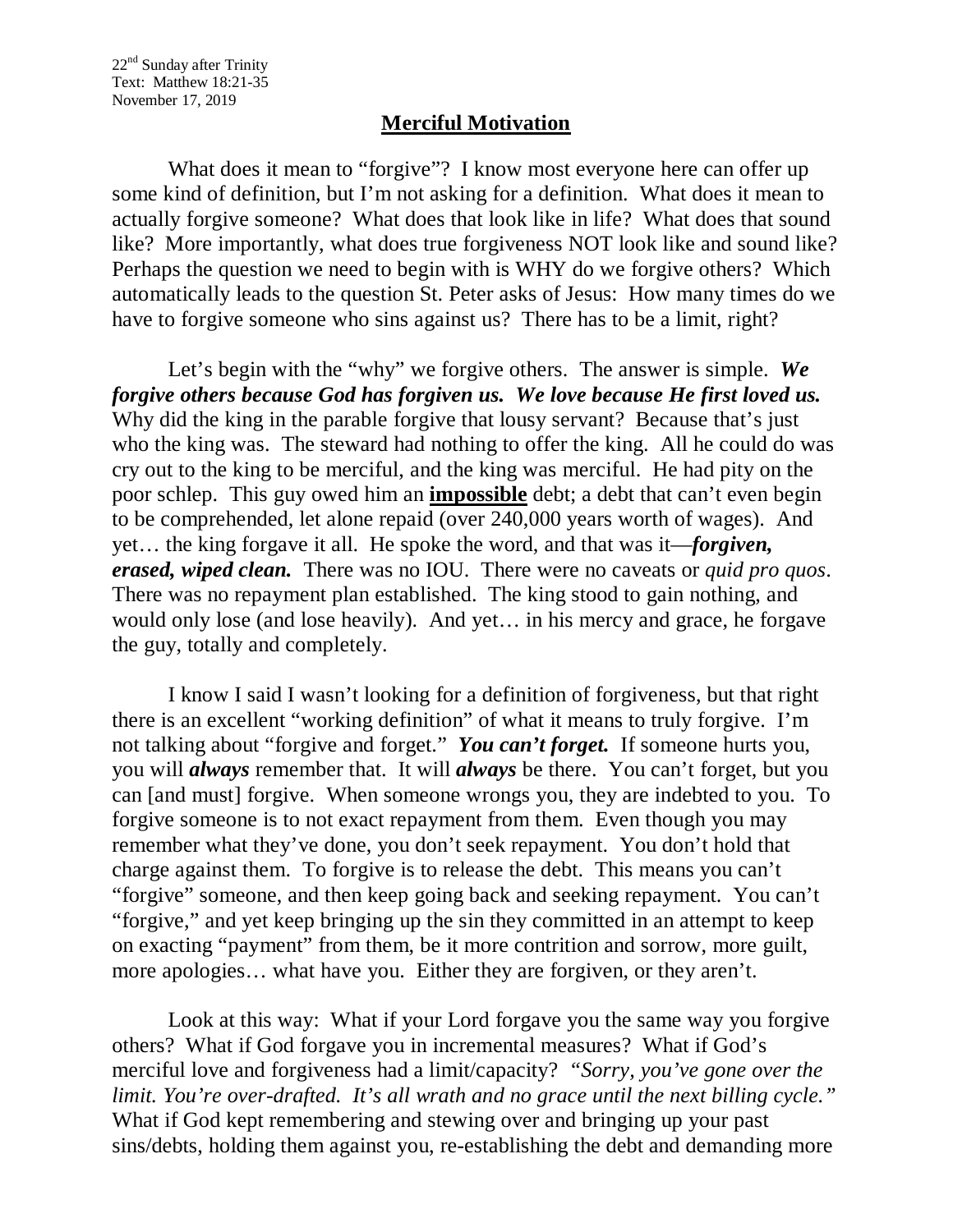repayment? *"I know I said it's finished. I know I said I forgave you, BUT…."* Such behavior would make God a liar! Such behavior would ensure our *condemnation and damnation.* Who could ever repay the impossible debt that is an eternity's worth of sin? Remember: the wage of sin—just one single sin—is death. How can you possibly repay that sinful debt you owe? You can't… which is why God, out of His great mercy and grace, forgives you.

Now, this brings up an important point. *God is a just God.* He doesn't wink at sin or let simply sin slide. God is a great accountant. When God forgives us our *impossible and incalculable debt of sin,* it's not that the debt is simply erased from the books. That debt was paid, and paid in full. It was paid for—in full—with the bitter suffering and death of His own beloved Son. Jesus' blood and righteousness was the currency that paid our debt. His blood and righteousness is the *ONLY* currency that could make satisfaction for the debt of sin—your sin, my sin, and the sin of the entire world.

You need to think on this and let this sink in. This *[the crucifix]* is what God paid for your forgiveness, upfront. *"While we were yet sinners (dead in our sin) Christ died for us."* This is why Jesus is often referred to as our "ransom payment." God died for your sins. God died so that you could have eternal life. Make no mistakes though: *This is all about forgiveness.* God has **never** demanded anything of you *before* He forgives you. He has never established a repayment plan or merit system that enables you to earn your forgiveness in increments. No! He forgives you. He has forgiven you, in Christ and because of Christ.

*"But Pastor… what about the Lord's Prayer? We pray that God forgive us our sins/debts as we forgive others who are indebted to us."* Well… kind of. You see, that's kind of a poor translation. The original Greek texts, especially the earliest manuscripts (the ones that still had ink drying while the apostles walked the earth) use the *past-tense* when referring to the forgiveness we show others. Remember: Jesus gave this prayer to His disciples; to those who are *already* in the faith. As I said at the very beginning, we forgive others because God has forgiven us in Christ and because of Christ. *"Forgive us our trespasses/debts, as we forgave those who've trespassed/are indebted to us."* God's forgiveness is not a goal or end point. *It's the starting point.* God's forgiveness of our sin is the reason we forgive everyone else (and I stress "everyone," and not just those whom you prefer). *The forgiveness we show others flows forth from the forgiveness God has already given us.* \*It sounds weird, but some theologians began translating with a present-tense because they didn't want people wrongly believing that God forgave them their sins only because they had already forgiven others, *as if God was now indebted to them.* I understand why they made the translational change. They had good intentions, but the end-result is now a bunch of Christians